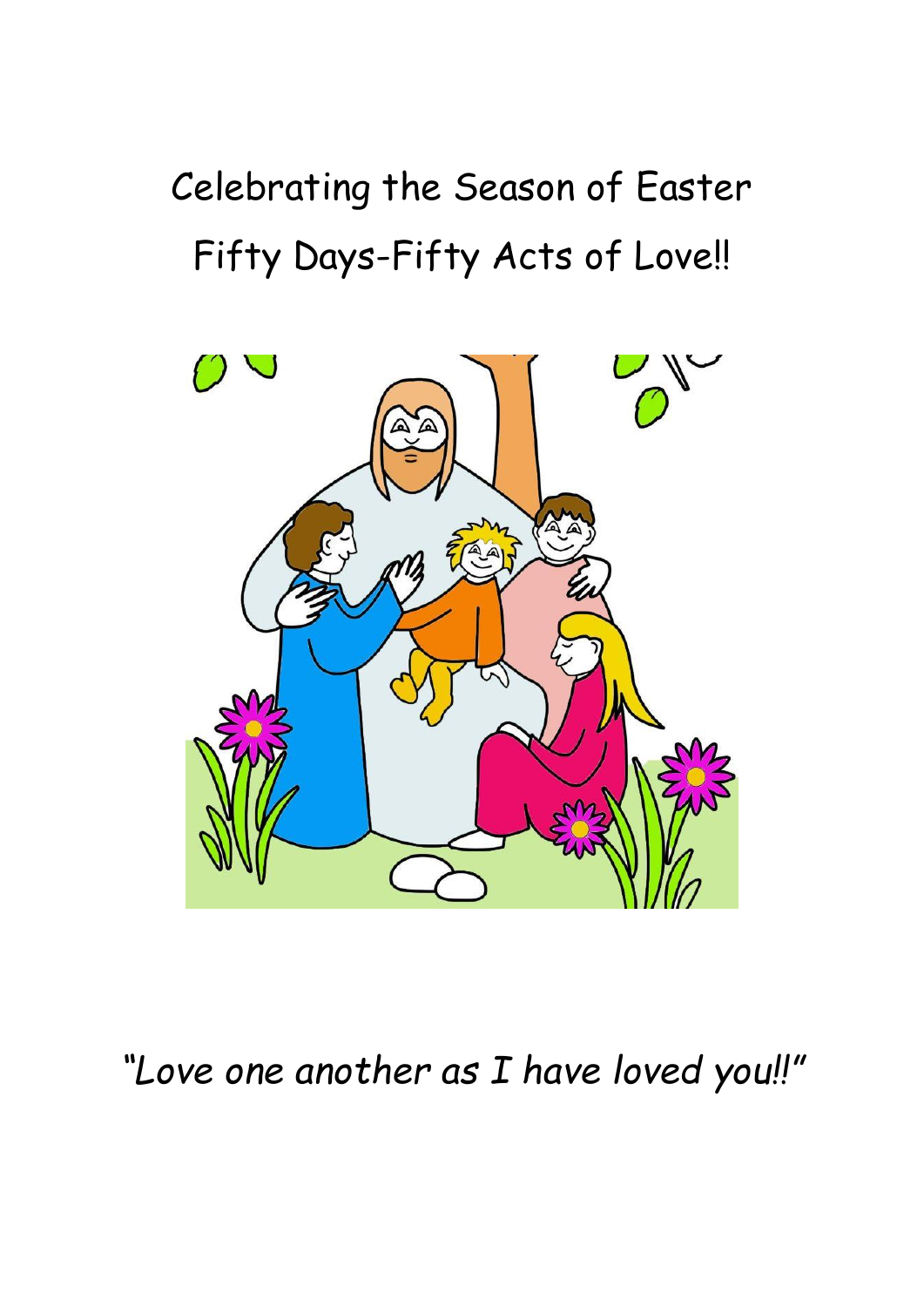## The Season of Easter

The Easter Season lasts for fifty days, from Easter Sunday, when we celebrate Jesus rising from the dead, until the coming of the Holy Spirit on the Feast of Pentecost.

Sometimes we can think Easter is only one day but it's not. There are fifty days!!

So how can we celebrate that?

Here's some ideas!

- Keep your Easter Garden up until the Feast of Pentecost
- Pray
- Try our 'Fifty Days/Fifty Acts of Love' Challenge

Jesus' great Act of Love for us was to take on all of our sins and to suffer and die on a cross. Before he died, he gave us an example of how we should love each other, when he washed the feet of his apostles at the Last Supper. He did this to show us how to love others and put them first before ourselves.